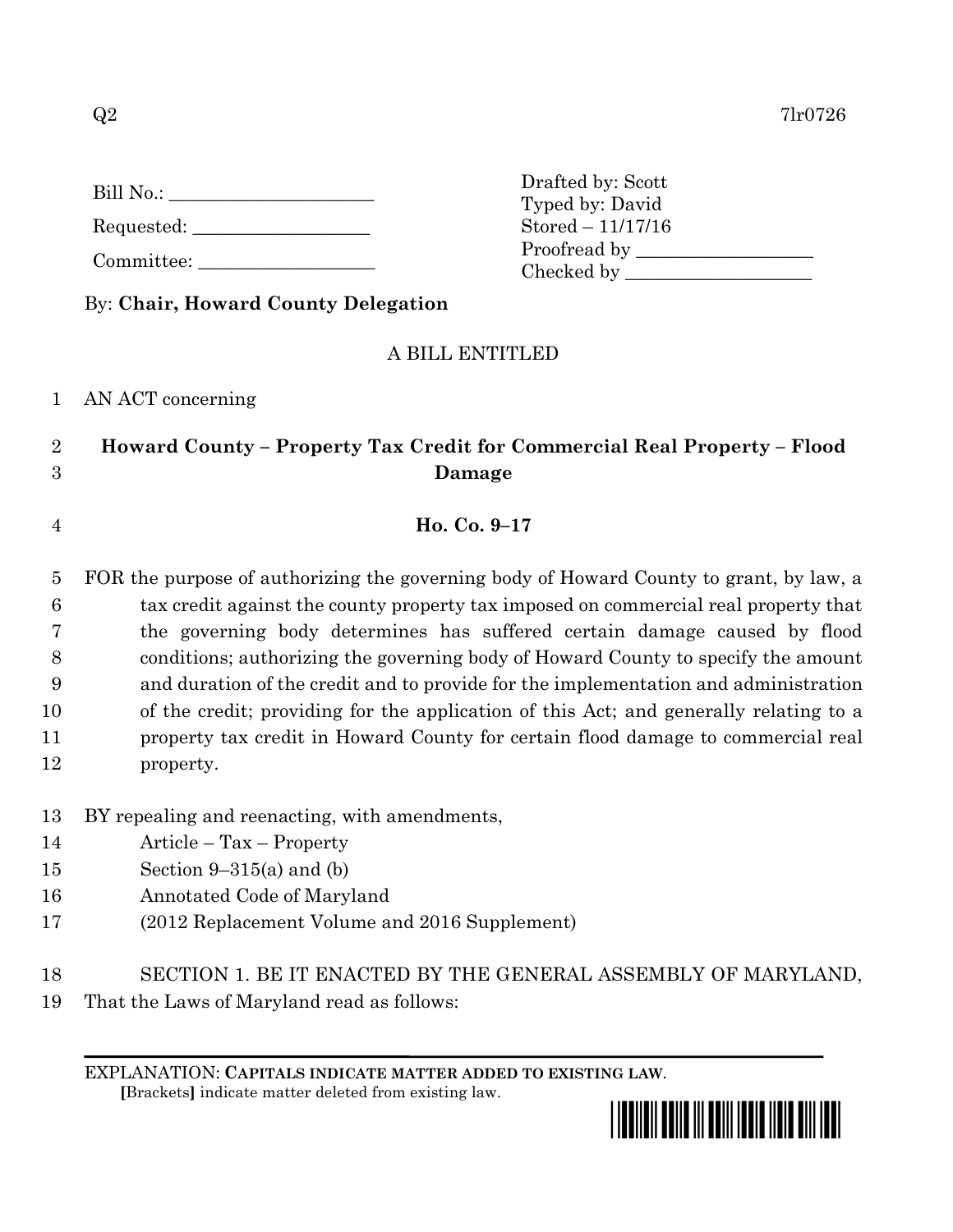| 1                                  | <b>Article - Tax - Property</b>                                                                                                                                                                                                                                                                                     |
|------------------------------------|---------------------------------------------------------------------------------------------------------------------------------------------------------------------------------------------------------------------------------------------------------------------------------------------------------------------|
| $\overline{2}$                     | $9 - 315.$                                                                                                                                                                                                                                                                                                          |
| $\boldsymbol{3}$<br>$\overline{4}$ | (a)<br>The governing body of Howard County may grant, by law, a property tax credit<br>under this section against the county property tax imposed on:                                                                                                                                                               |
| $\overline{5}$                     | (1)<br>property that:                                                                                                                                                                                                                                                                                               |
| $\boldsymbol{6}$                   | (i)<br>is owned by any community association;                                                                                                                                                                                                                                                                       |
| 7<br>8                             | is used for community, civic, educational, library, or park<br>(ii)<br>purposes; and                                                                                                                                                                                                                                |
| 9<br>10                            | is not a swimming pool, tennis court, or similar recreational<br>(iii)<br>facility;                                                                                                                                                                                                                                 |
| 11<br>12                           | (2)<br>real property that is subject to the county's agricultural land<br>preservation program;                                                                                                                                                                                                                     |
| 13<br>14<br>15                     | subject to subsections (b) and (c) of this section, real property that is<br>(3)<br>new construction or an improvement to real property owned or occupied by a commercial<br>or industrial business that:                                                                                                           |
| 16                                 | is currently or will be doing business in Howard County;<br>(i)                                                                                                                                                                                                                                                     |
| 17<br>18<br>19<br>20               | will employ at least 12 additional full–time local employees by<br>(ii)<br>the second year in which the credit is allowed, not including any employee filling a job<br>created when a job function is shifted from an existing location in the State to the location<br>of the new construction or improvement; and |
| 21<br>22                           | makes a substantial investment in Howard County, which may<br>(iii)<br>be:                                                                                                                                                                                                                                          |
| 23<br>24                           | the acquisition of a building, land, or equipment that<br>1.<br>totals at least $$2,000,000$ ; or                                                                                                                                                                                                                   |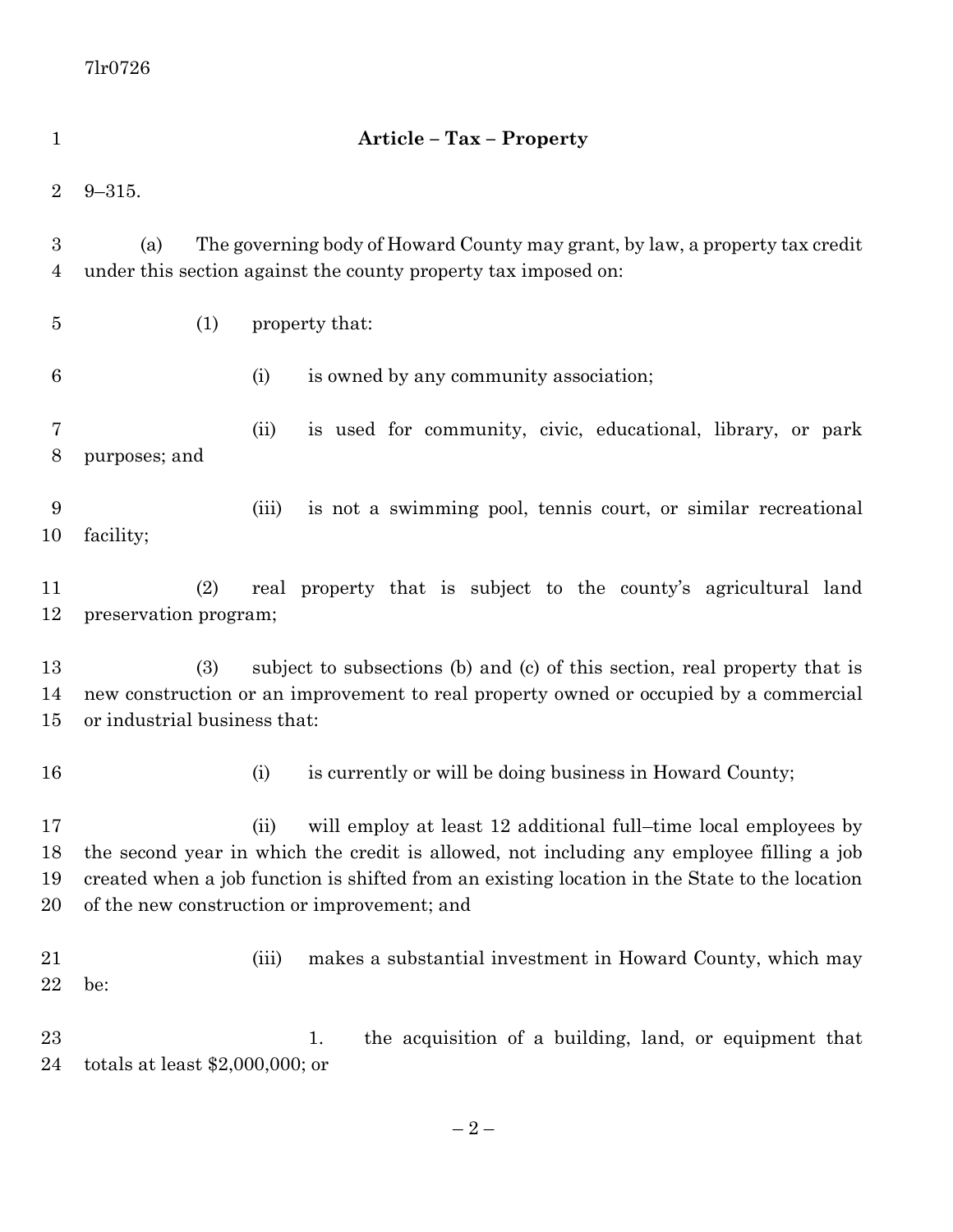7lr0726

- 2. the creation of 10 positions with salaries greater than the current average annual wage in Howard County; (4) subject to subsection (b) of this section, real property that is used as a therapeutic riding facility by a nonprofit organization that:
- (i) is exempt from taxation under § 501(c)(3) of the Internal Revenue Code;
- (ii) provides services to disabled individuals; and
- (iii) has at least 85% of its clients who are disabled individuals; **[**and**]**

 (5) subject to subsection (b) of this section, owner–occupied residential real property that is jointly owned by an individual and the Howard County Housing Commission**; AND**

## **(6) SUBJECT TO SUBSECTION (B) OF THIS SECTION, COMMERCIAL REAL PROPERTY THAT THE GOVERNING BODY OF HOWARD COUNTY DETERMINES HAS SUFFERED FLOOR DAMAGE OR SEWER DAMAGE CAUSED BY FLOOD CONDITIONS**.

- (b) In establishing a tax credit under subsection (a)(3) through **[**(5)**] (6)** of this section, the governing body of Howard County:
- (1) shall develop criteria necessary to implement the credit;
- (2) shall designate an agency to administer the credit; and
- 19 (3) may specify:
- 20 (i) the amount and duration of the credit;
- (ii) the qualifications and application procedures for the credit; and

 (iii) any other requirement or procedure for the granting or administration of the credit that the governing body considers appropriate.